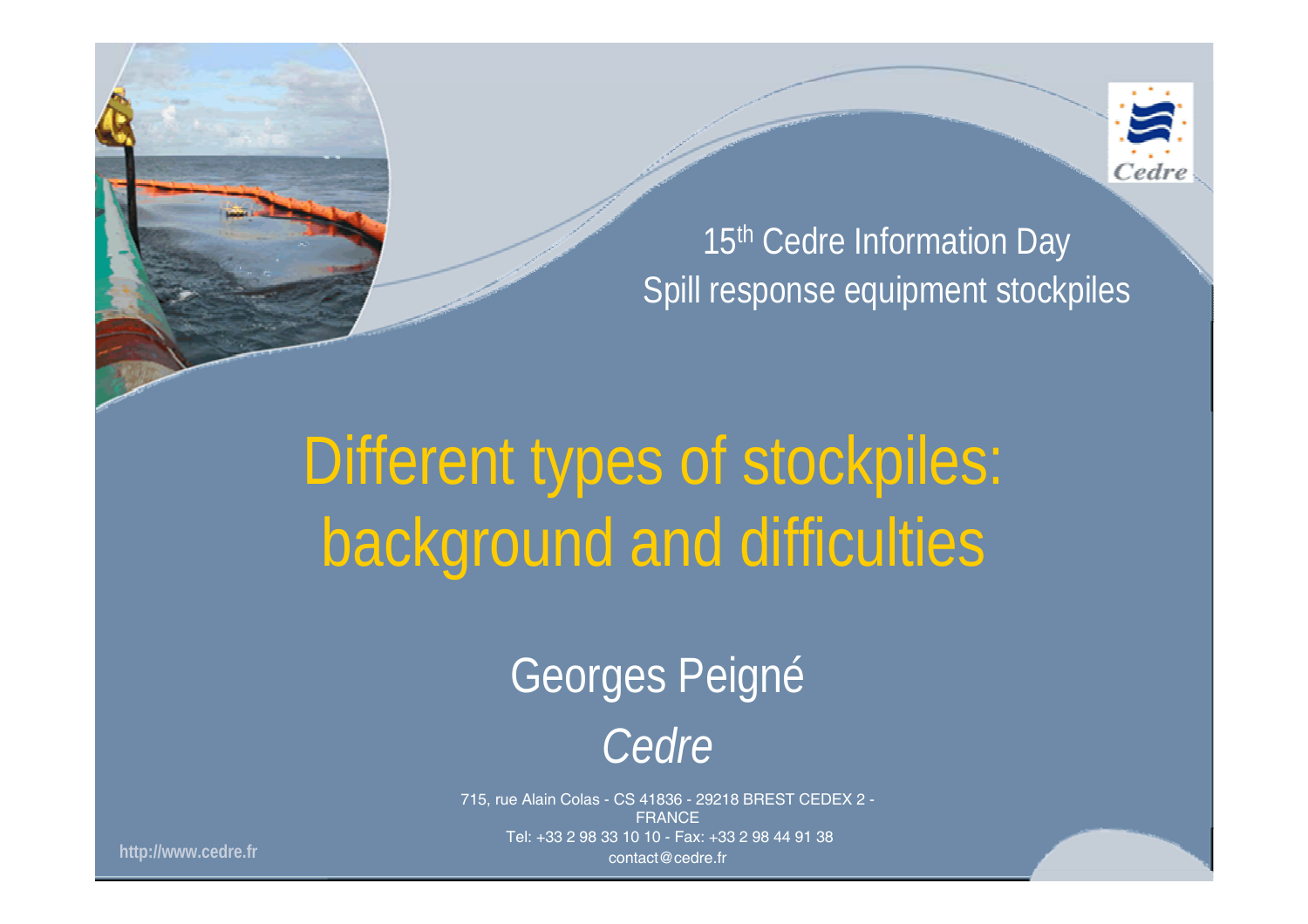### Different types of stockpiles: background and difficulties

- •• Current situation
	- Different types of stockpiles
	- Background
	- $\mathcal{L}_{\mathcal{A}}$  , where  $\mathcal{L}_{\mathcal{A}}$  is the set of the set of the set of the set of the set of the set of the set of the set of the set of the set of the set of the set of the set of the set of the set of the set of the - Stockpile complementarity
	- Right-sizing stockpiles
	- Location and vocation
	- $\mathcal{L}_{\mathcal{A}}$  , where  $\mathcal{L}_{\mathcal{A}}$  is the set of the set of the set of the set of the set of the set of the set of the set of the set of the set of the set of the set of the set of the set of the set of the set of the Composition and evolution
	- Funding
- Questions for the future:
	- Requirement adequacy
	- –Management optimisation
	- Scope enlargement
	- $-$  Rules of usage
	- Formation and renewal



www.cedre.fr www.cedre.ir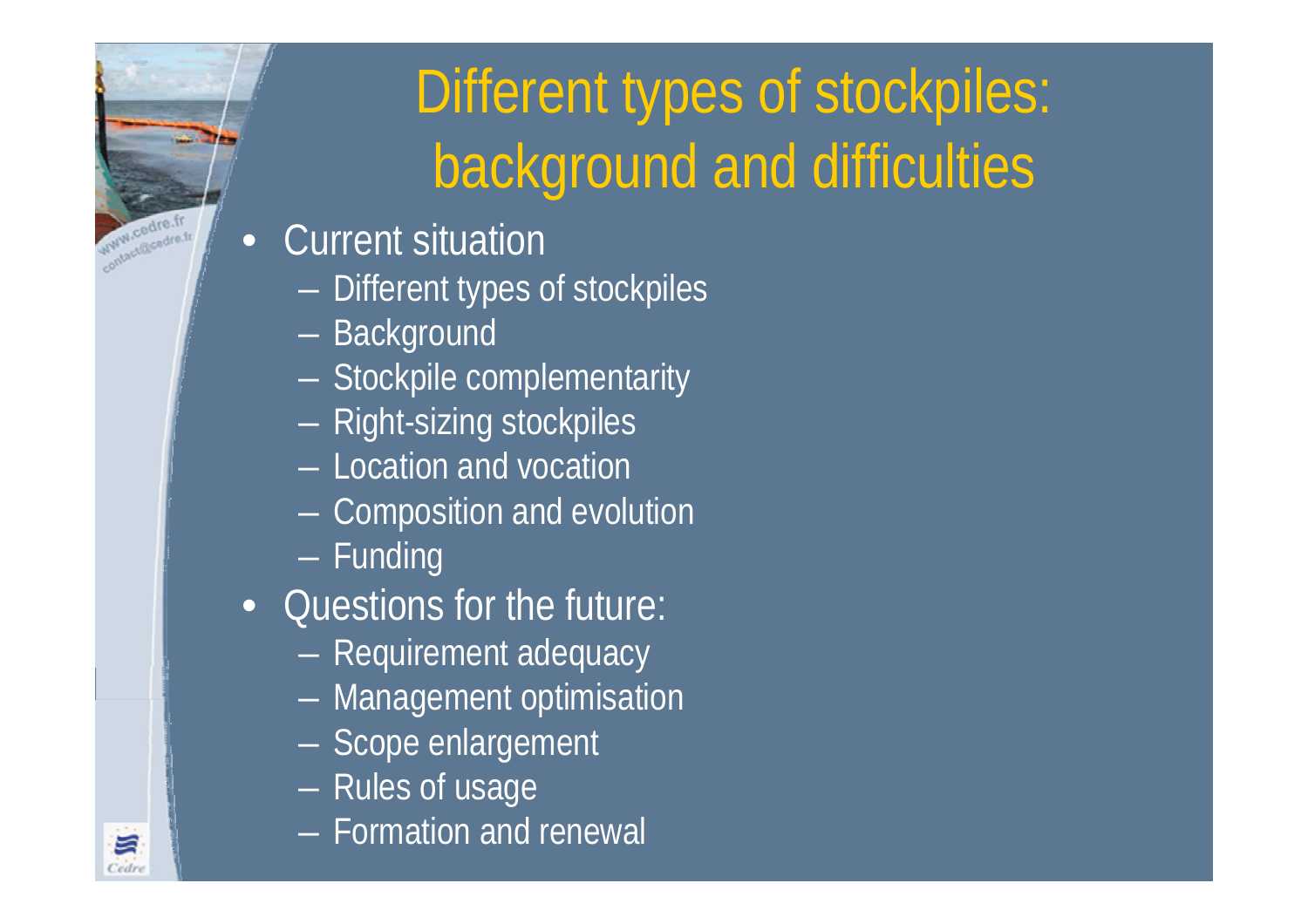# www.cedre.f www.cedre.ir 三 *cdr*

### **Different types of stockpiles**

### Public / private

- Local / regional / national / international
- For marine waters / inland waters
- Supply stores (*e.g. PAJ; manufacturers* ) / tool kits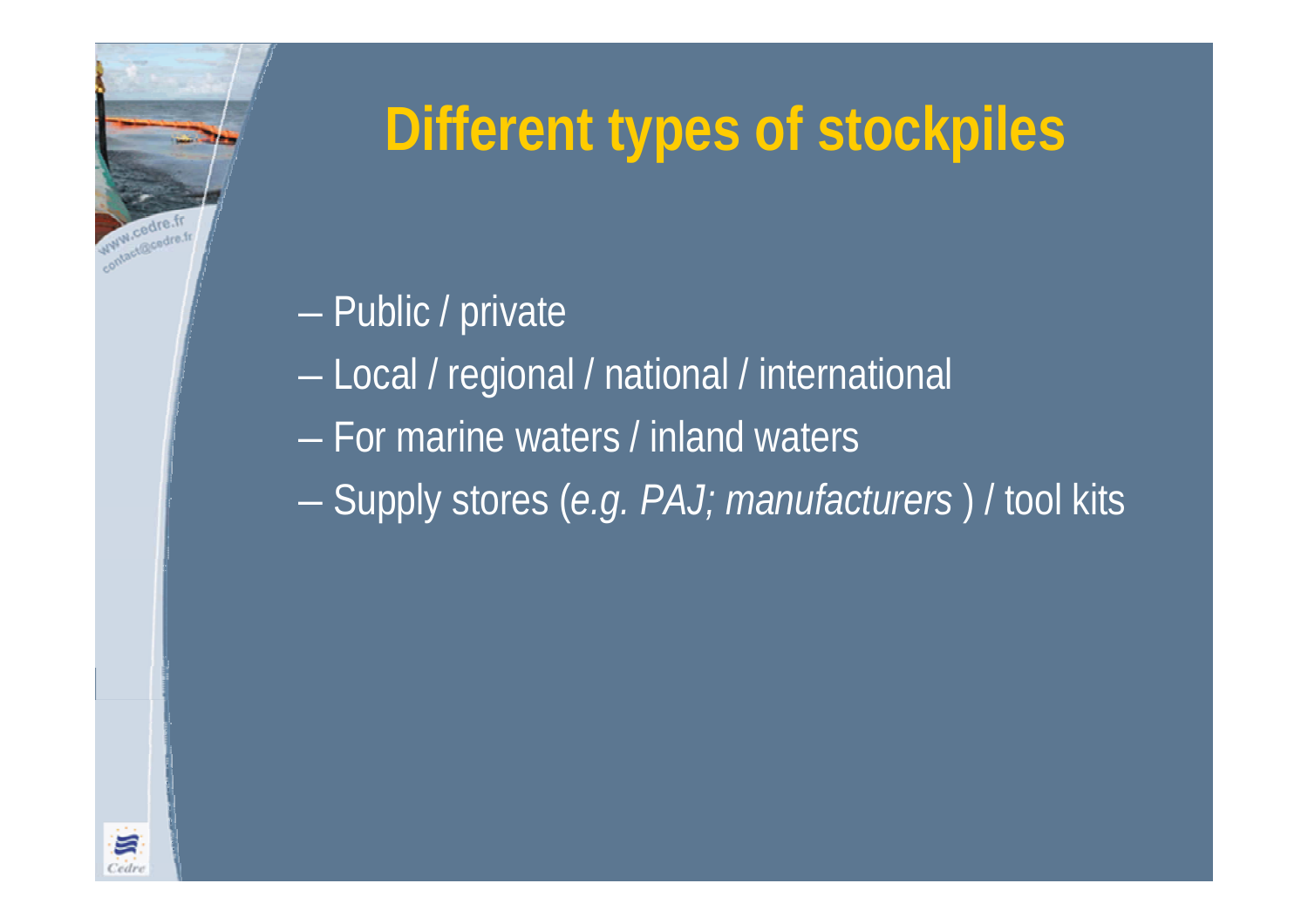### **A history shaped by spills**

- **Recent** [in France, post Torrey Canyon (1967) and more significantly post Amoco Cadiz (1978); in the UK, BP stockpile since 1973 which became OSRL stockpile in 1985]
- Marked by a number of major events [Torrey Canyon, Amoco Cadiz, Exxon Valdez, Erika, Prestige, …] and the repetition of minor events
- $-$  For spills from fixed installations or related to shipping
- Different needs and obligations between "polluters" and "polluted", evolution<br>of these needs and obligations [*Exxon Valdez shift: from obligation to need +*<br>reinforcement of obligations (OPA 90; oil field operation cond
- Emergence of specialised response companies and organisations<br>[assistance to ships in distress (towing and salvage companies), intervention on wrecks, shoreline clean-up, …] and in parallel, gradual disappearance of internal capacities within oil companies, and even public services



With Cedre.fr Www.cedre.fr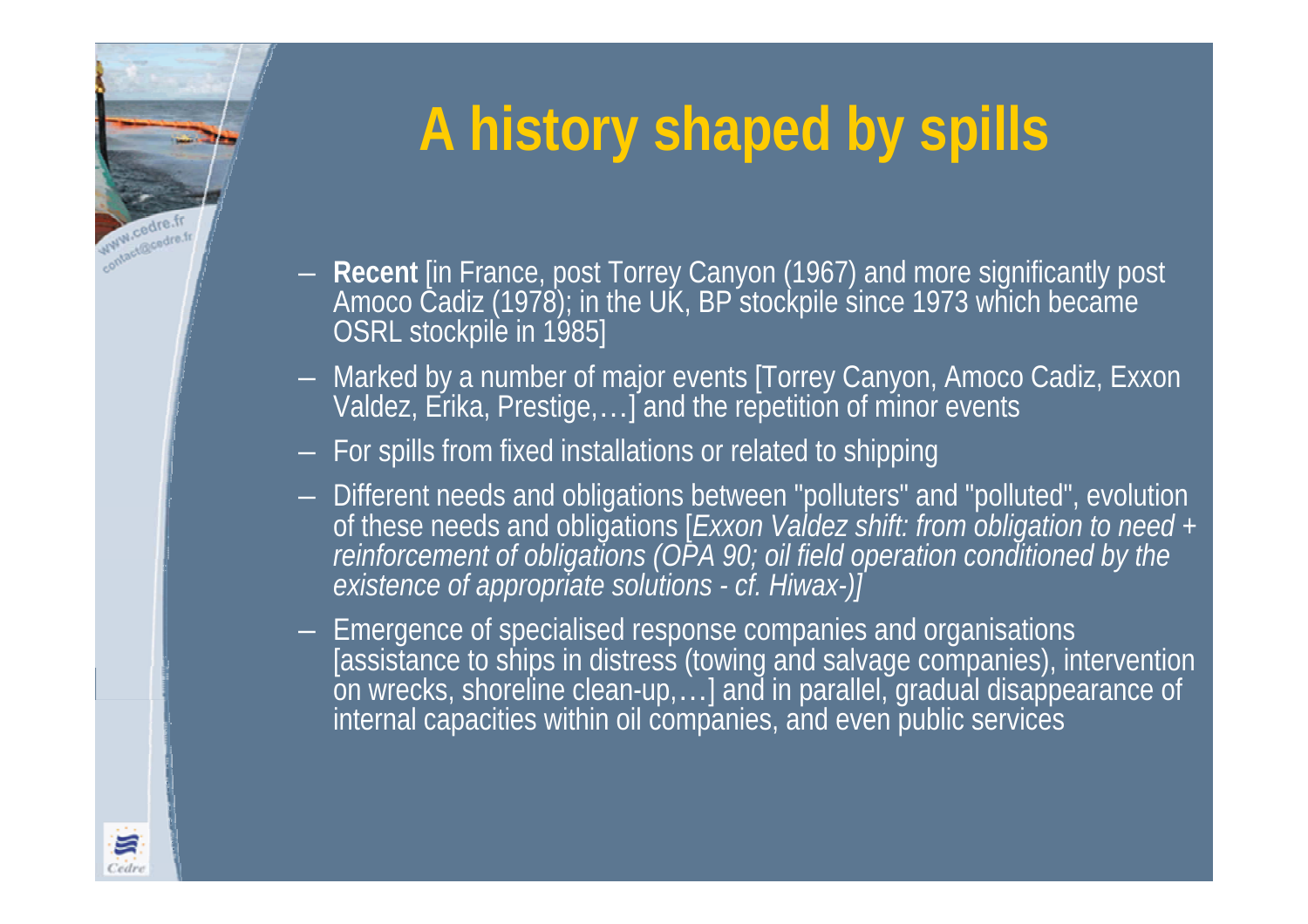### **A history shaped by technical development and new means**

- $\bullet$  and by the evolution of the **role of the different stakeholders** in their development:
	- manufacturers (stimulated by large markets or supported)
	- service providers or "not-for-profit" private organisations
	- public authorities, users or otherwise (promotion of research, innovation, industrial development)
	- site managers (ports,...)
	- oil companies (from BP to OSRL)
- and also by the evolution in **deployment logistics** (e.g: OSRVs; Canadair, Super-Frelon, … )



www.cedre.f www.cedre.tr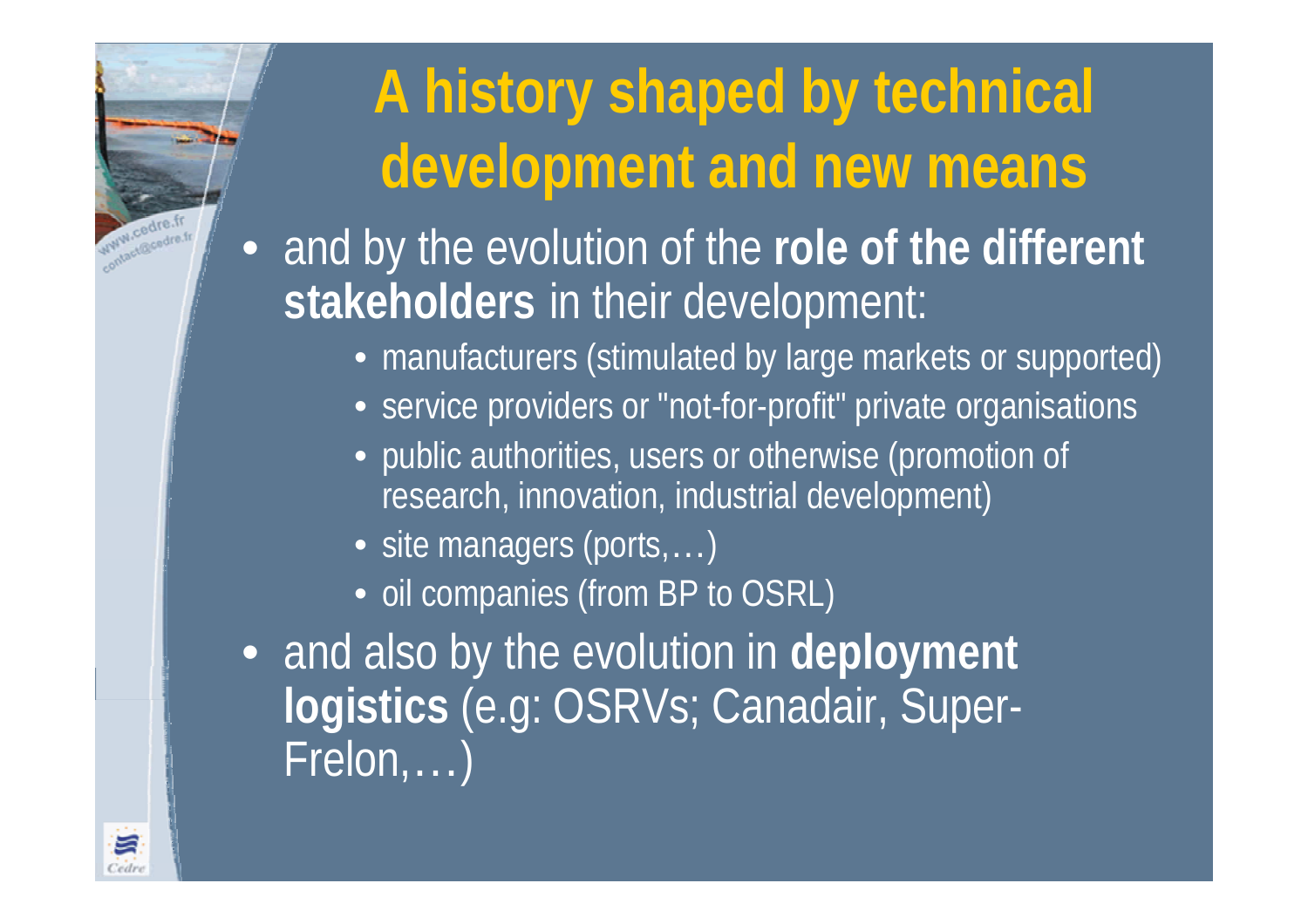### **The concept of tiered response and stock complementarity (1/2)**

 national stockpiles obtained by addition of local stockpiles (in particular belonging to ports): rare (Italy?); more often national stockpiles called upon for small-scale local response (hence absence of local stocks where national stockpile exists)

 $-$  international stockpiles obtained by addition of national stockpiles (e.g. CIS, regional agreements) *approach favoured by the consideration of transboundary pollution risks*

- encouragement by OPRC 90 of government-industry cooperation for consultancy and response means



WWW.cedre.fr www.cedre.ir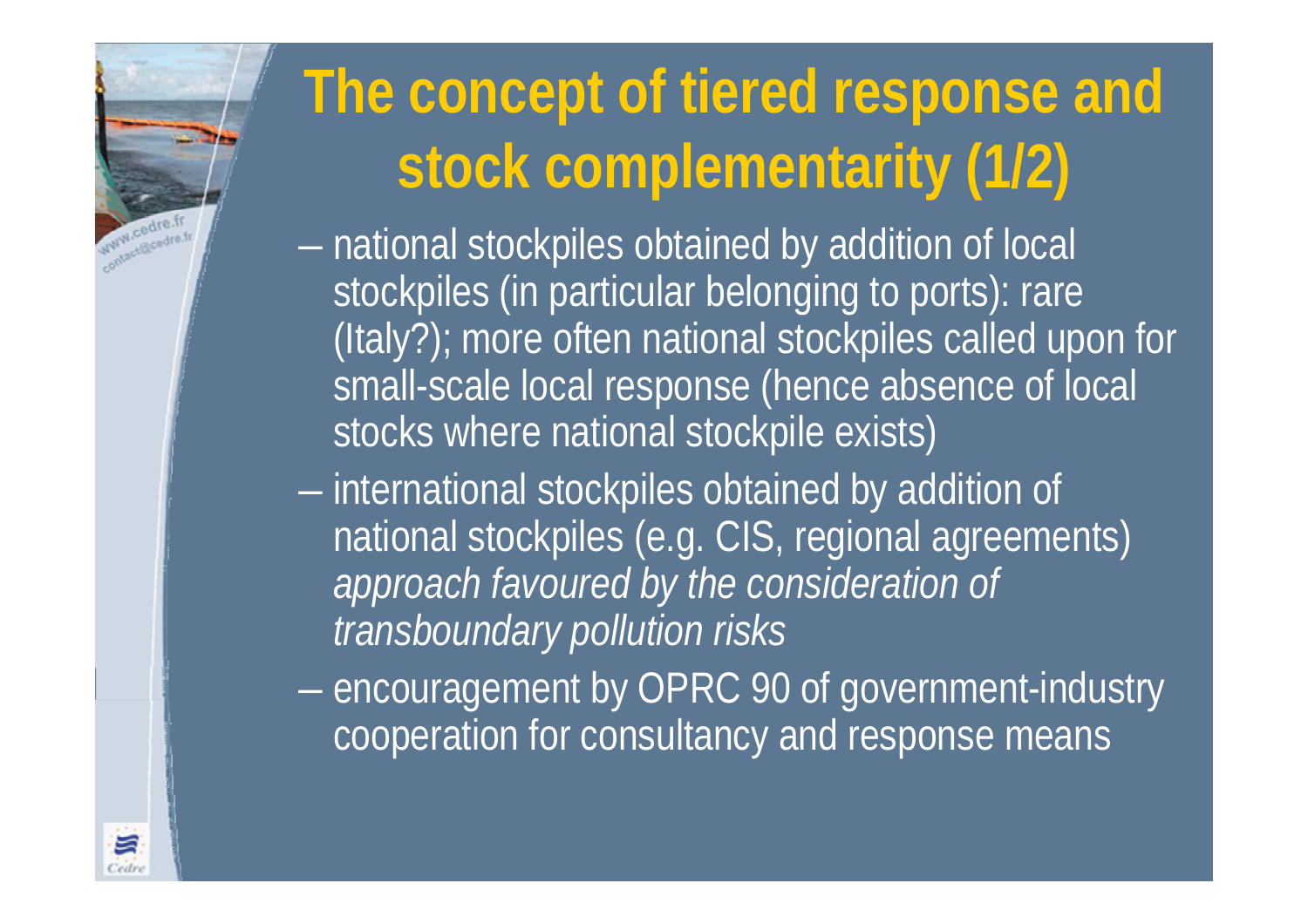### **The concept of tiered response and stock complementarity (2/2)** Wind Cedre.fr www.cedre.ir — worldwide cover by Tier 3 Centres [AMOSC, CCA, OSR, FOST] as a complement to national and local means, or to reduce the need for national stockpiles  $-$  extra layer added by a supranational entity (e.g. EMSA and its chartered vessels) or a private stockpile (e.g. OSR and aerial dispersant spreading) or through international private stockpile networks (GRN) or agreements (e.g. OSR-AMOSC) but little marine waters/inland waters complementarity  $-$  recurring questions on equipment compatibility, or even  $\mathcal{L}_{\mathcal{A}}$  , where  $\mathcal{L}_{\mathcal{A}}$  is the set of the set of the set of the set of the set of the set of the set of the set of the set of the set of the set of the set of the set of the set of the set of the set of the standardisation of certain elements (especially boom sections)三 Cedri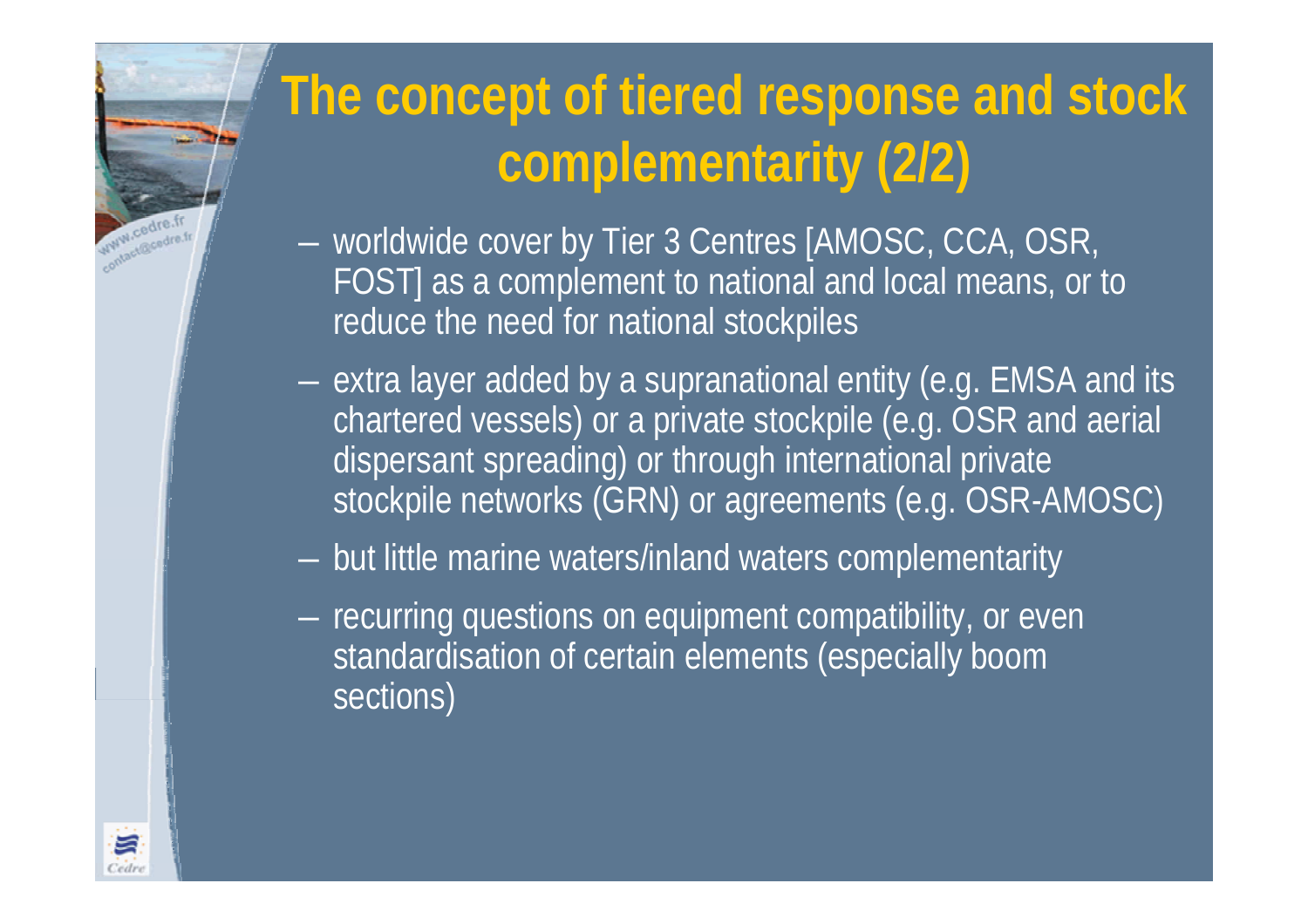

### **Right-sizing and evolution of stockpiles**

- $-$  originally very ambitious (near to worst case scenario) and means [in France, after the Amoco Cadiz: objective 30,000 t oil -> 30 km boom and 30 skimmers]
- questioning through exercises and more importantly real spills
- $\mathcal{L}_{\mathcal{A}}$  movement towards optimised quantities, according to:
	- the risk
	- the deployment means (human and material)
	- the maintenance capacities

taking advantage of:

- the complementarity of stockpiles and the principle of tiered response
- but risk of conflict if multiple requirements *(e.g. from different areas during Erika spill*) … and favoured inquirers (*e.g: stockpile manager and user*)

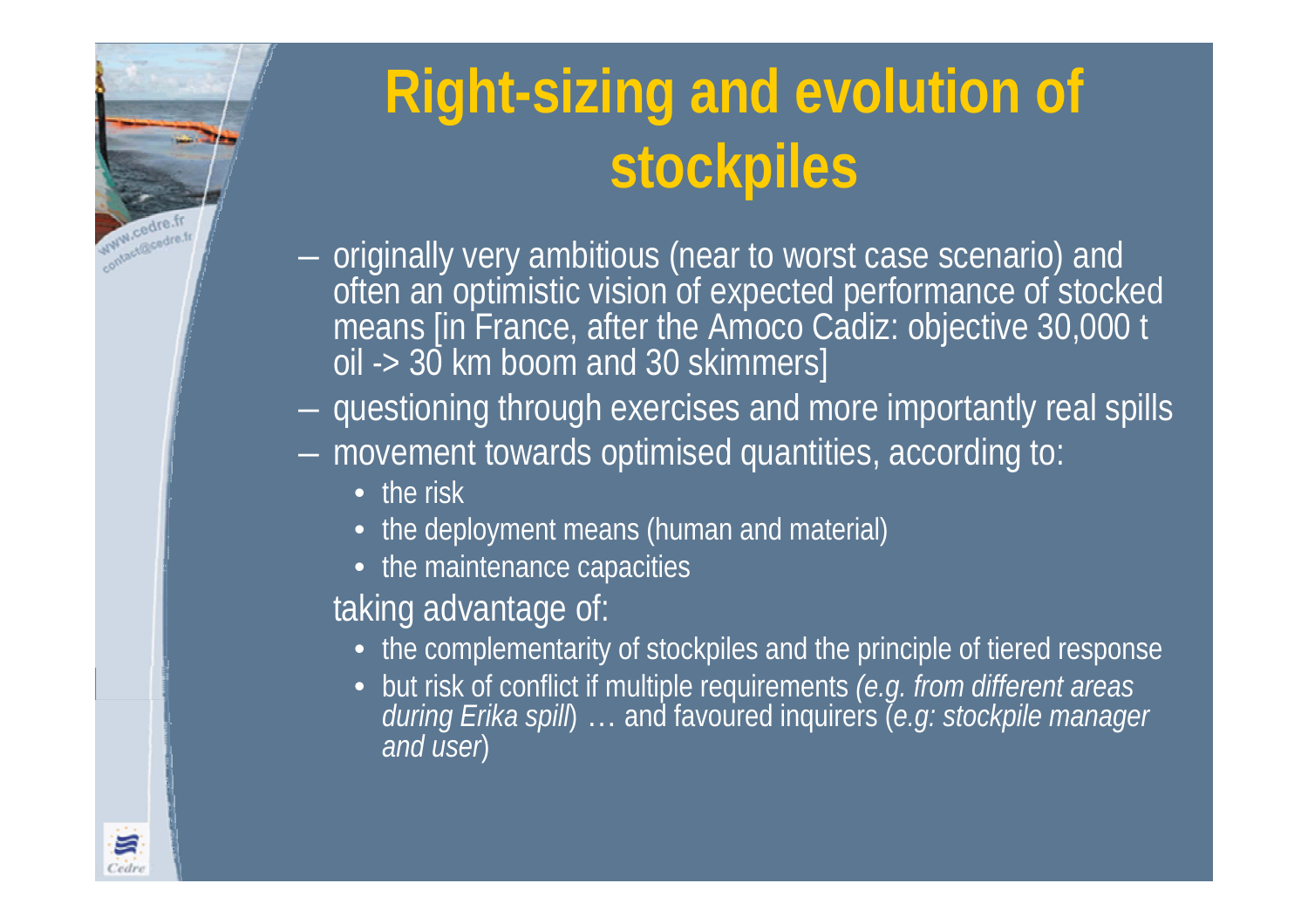# www.cedre.fr www.cedre.tr 三

### **Stockpile location and vocation**

- $\mathcal{L}_{\mathcal{A}}$  near potential spill locations (*e.g. PAJ stockpiles near straits on shipping routes to Japan* )
- near deployment logistics (*in France: military ports, beacon stations* )
- near rapid transport (*e.g. OSR; FOST 1*)
	- but beware of access constraints due to location
- – packing for aerial transport and choice of equipment suitable for this transport (*counter example: EGMOPOL barges for Exxon Valdez* )
- $\mathcal{L}_{\mathcal{A}}$  , where  $\mathcal{L}_{\mathcal{A}}$  is the set of the set of the set of the set of the set of the set of the set of the set of the set of the set of the set of the set of the set of the set of the set of the set of the stockpiles intended, or reserved, for (co)financers of equipment in stockpiles; access sometimes possible for third parties but not guaranteed if no prior agreement (and financial support)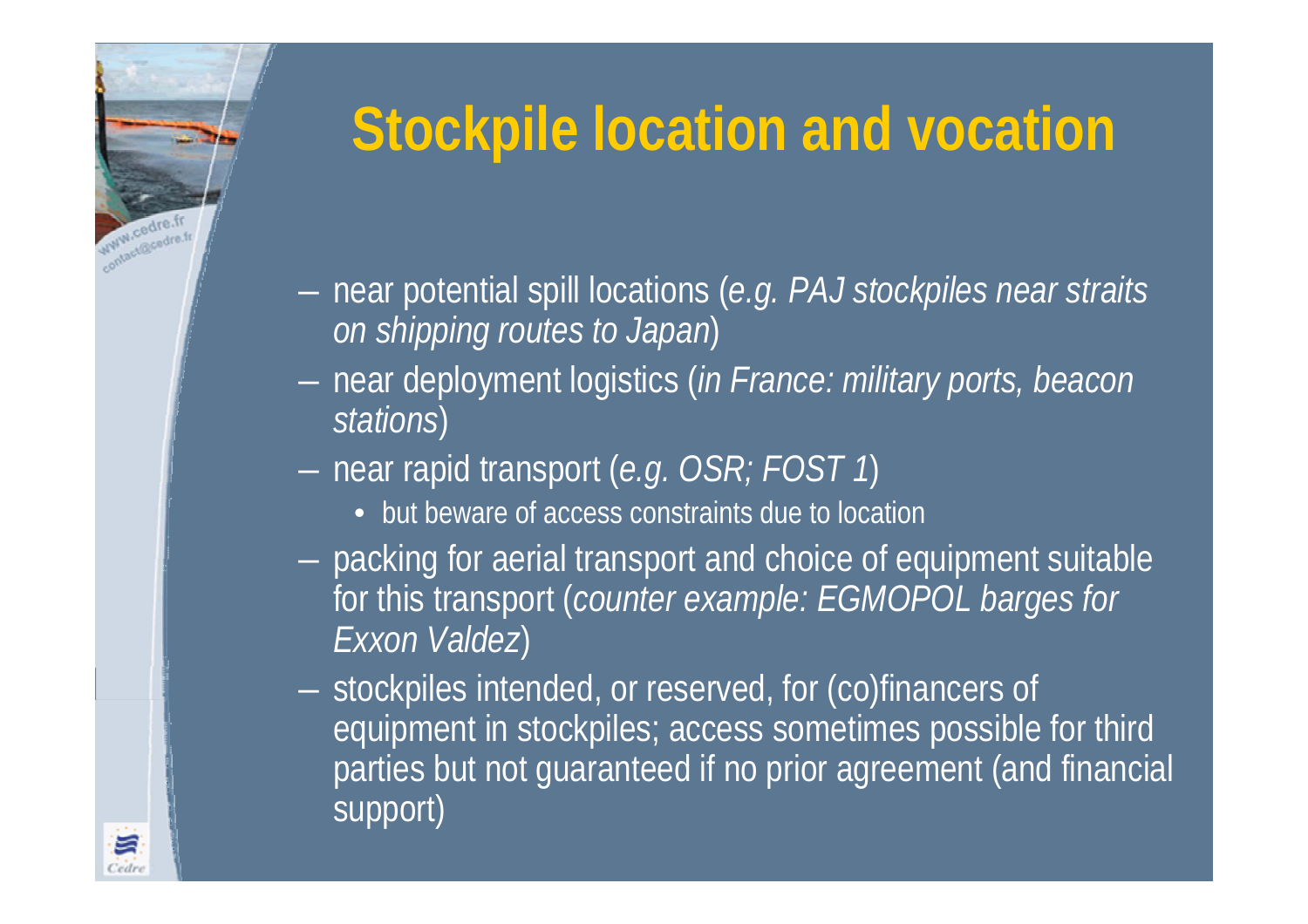

# **Stockpile composition and evolution (1/3)**

- adaptation to most probable risks and/or to response to last major spill (*e.g. focus on very viscous fuel oils after the Erika and Prestige, including use of trawl nets* )
- specific spill response equipment, not easily mobilised elsewhere
- first line emergency equipment (until means from suppliers or<br>other stockpiles arrive)
- preventatively acquired equipment or equipment acquired for a particular spill
- "reliable, easy-to-use equipment rather than cutting edge technical solutions" (USCG)
- previously assessed, or even certified, equipment and **products**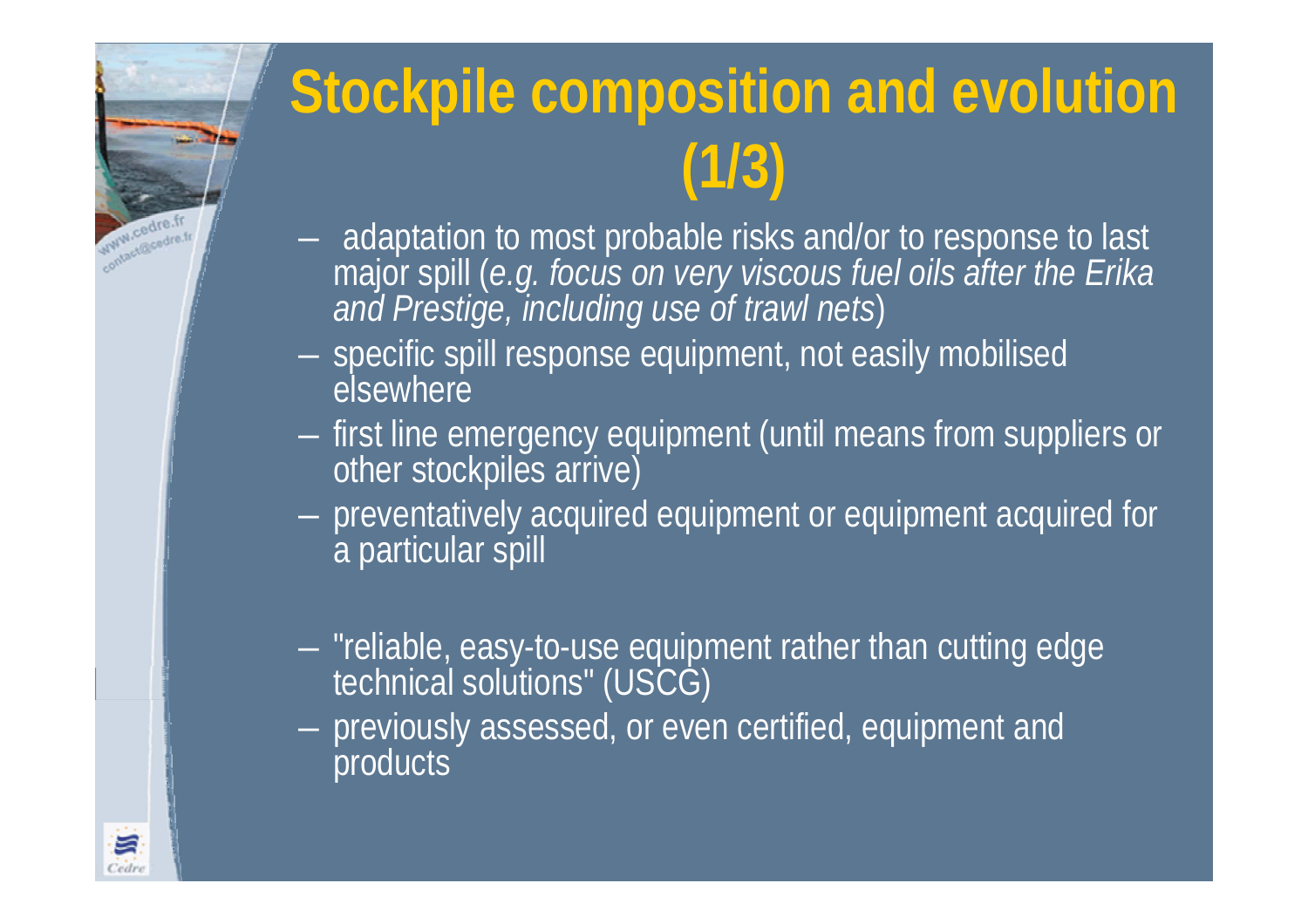

### **Stockpile composition and evolution (2/3)**

- Lightering vessels in difficulty: important place in the history of Polmar Land stockpiles (including response on chemical tankers), infrequently (never?) used on accidents
- Response to wrecks: mainly from service providers
- Dispersants:
	- Spraying equipment by boat, helicopter, plane
	- Products *(quality control; cost of disposal; sharing protocols to reduce volumes stored)*
- Containment recovery:
	- Equipment compliant with available or accessible deployment logistics (*e.g. French Navy OSRVs*), or even available via these logistics (*e.g. vessel chartered by EMSA*)
	- large quantities of boom in stockpiles to protect sensitive sites: Polmar Land stockpiles: 20 km in 1980, 35 km in 1988 (*compliant with actual requirements and deployment capacity?*)
- Storage of recovered products:
	- Floating (flexible tanks) or on land
	- In addition to non-specialised means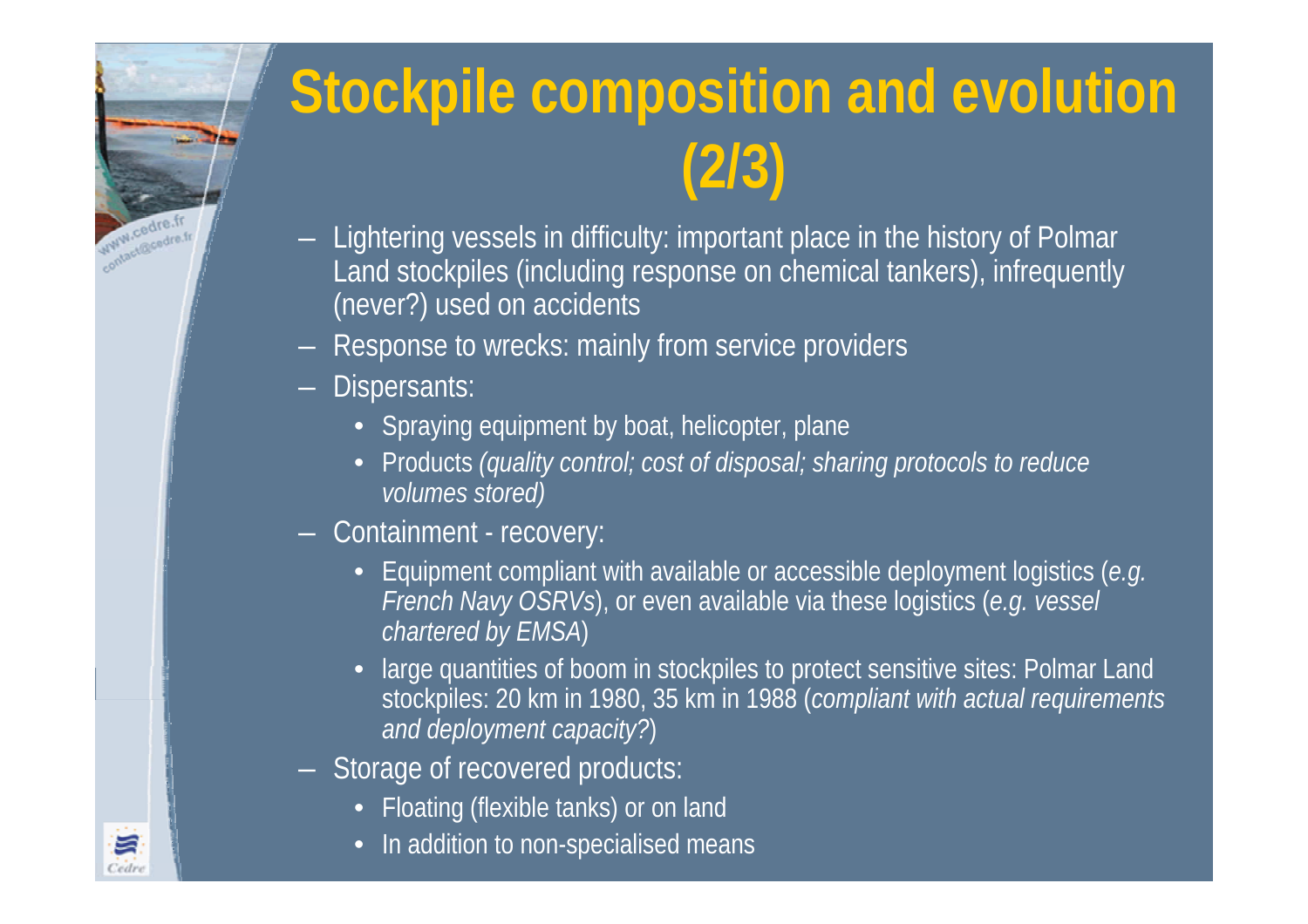

# **Stockpile composition and evolution (3/3)**

- Sorbents:
	- Limited stockpiles, possible recourse to suppliers for rapid supply
- Shoreline clean-up: in national stockpiles
	- Mechanical: sand screeners (?) and pressure washers (limited numbers)
	- Manual: basic stock until new supplies arrive
- Cleaning birds:
	- FOST, OSR in connection with Sea Alarm
- Communications means
	- only for initial emergency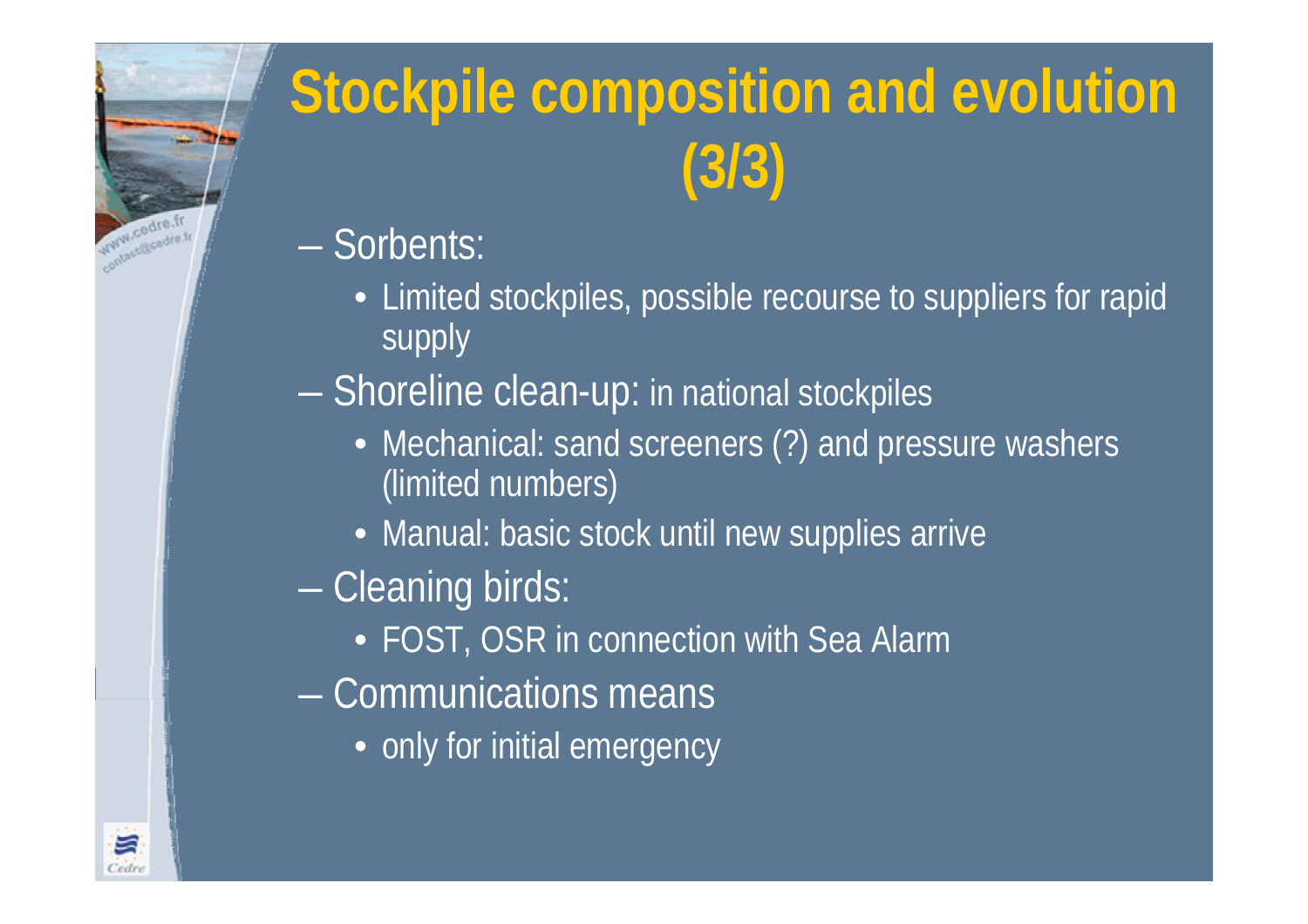### **Stockpile funding**

- Government investment encouraged by spills (experienced or followed)
- •Imposed upon operators of high risk sites
- focus on use of OSRO or service provider stockpiles



WWW.cedre.f www.cedre.fr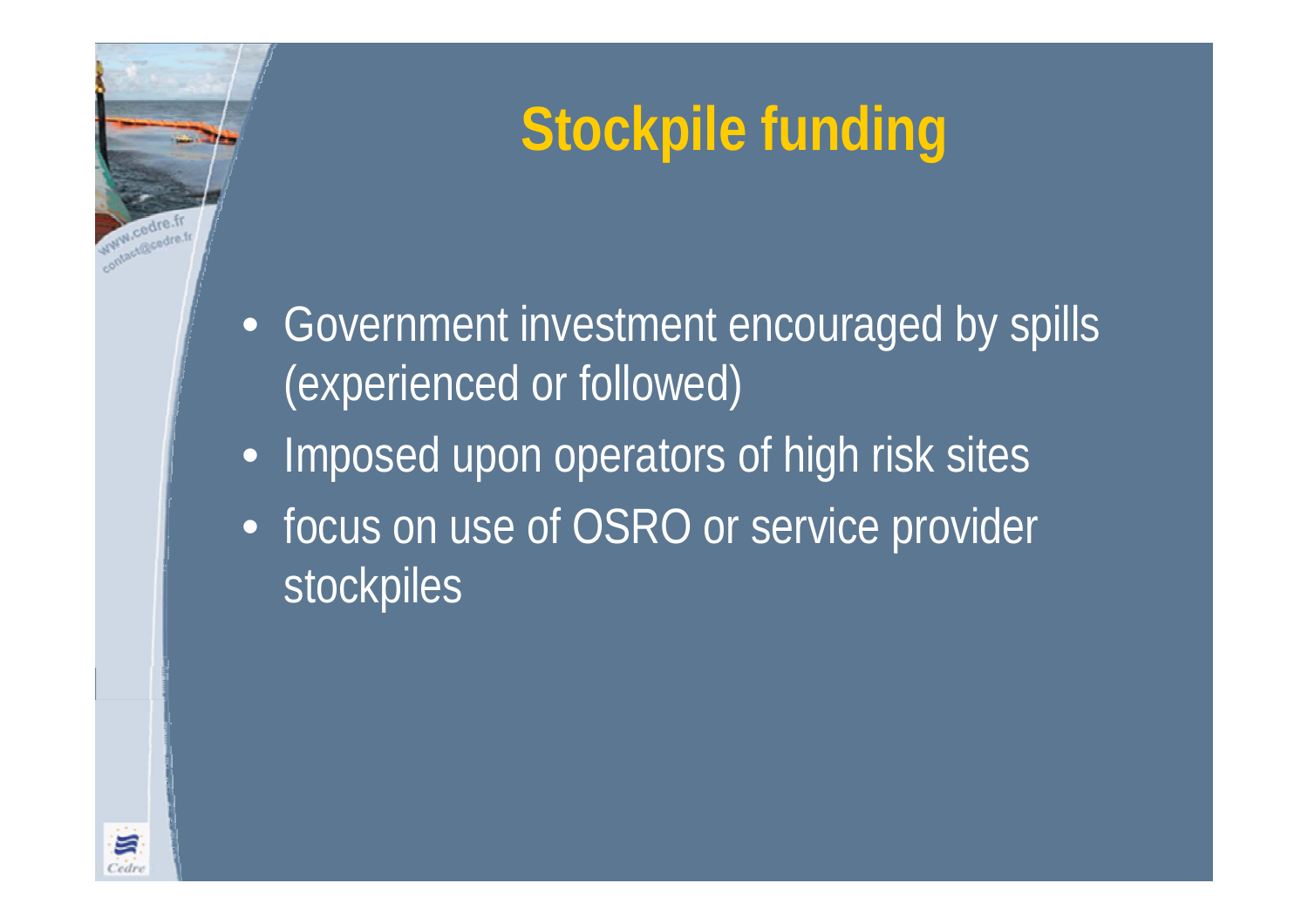# **Questions for the future**

• specific to certain types of stockpiles, but whose answers can have a wider effect (stockpile complementarity)

• or more universal



www.cedre.fr Www.cedre.fr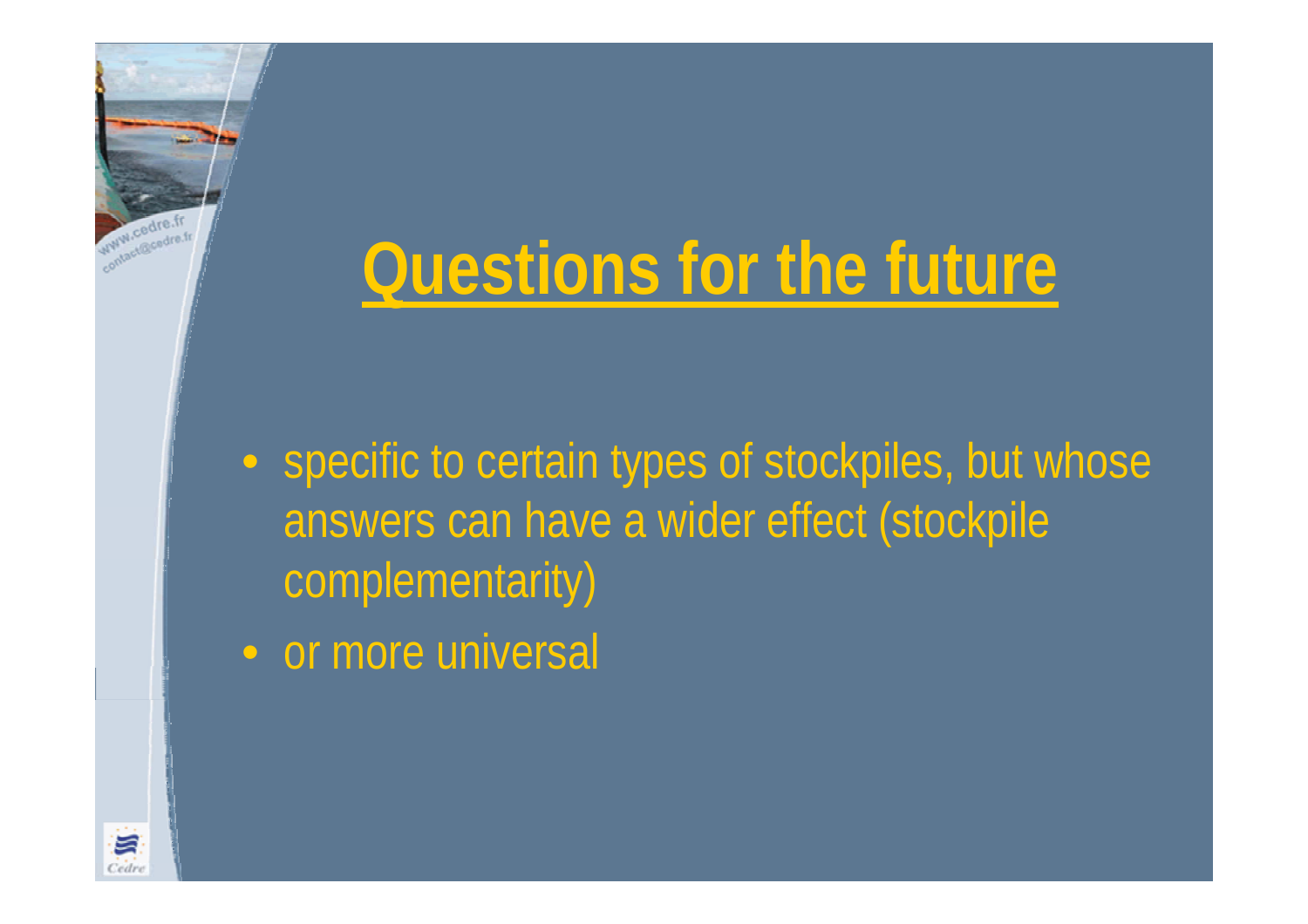# **Adequacy of existing stockpiles with requirements** ?

- $\bullet$  insufficient or excessive quantities in stock in relation to potential requirements encouragement to maintain the quantity and condition of these stocks?
- • means suited to actual requirements? [risk analysis; real feedback from mobilisations and deployment of equipment from stockpiles for real spills, especially in relation to use of non-specialised means or observed efficiency<br>(e.g. problem of protecting exposed sensitive zones); adequacy of contingency<br>plans]
- • consideration of the evolution of requirements:
	- $-$  evolution of pollution risk [type (HNS spills?), location (arctic zones)] and public expectations
	- evolution of human capacities (specialised, trained personnel) and deployment and<br>support logistics (e.g. aerial guidance of response operations at sea)?
- •optimised distribution and location of stockpiles? (near deployment or dispatch locations?)



www.cedre.fr WWW.cedre.fr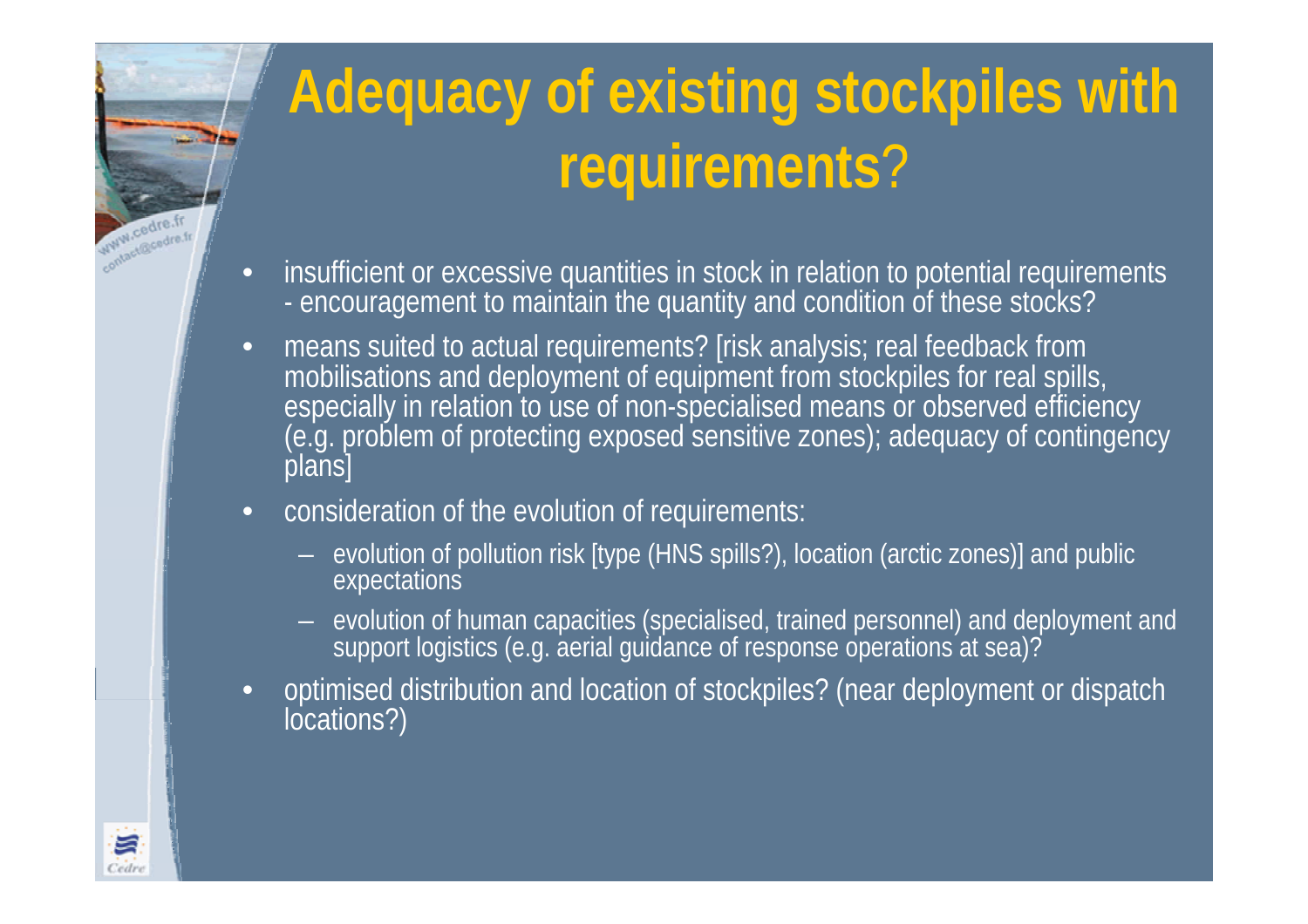### **Optimal stockpile management?**

 $\bullet$ (stock managers and users, assessors, trainers...)

- encourage management by service providers or OSRO? To promote the maintenance of specialised, trained teams and the use and therefore renewal of equipment by widening the panel of potential users?
- but conserve ownership or at least a say in the choice of equipment stocks?



www.cedre. www.cedre.ir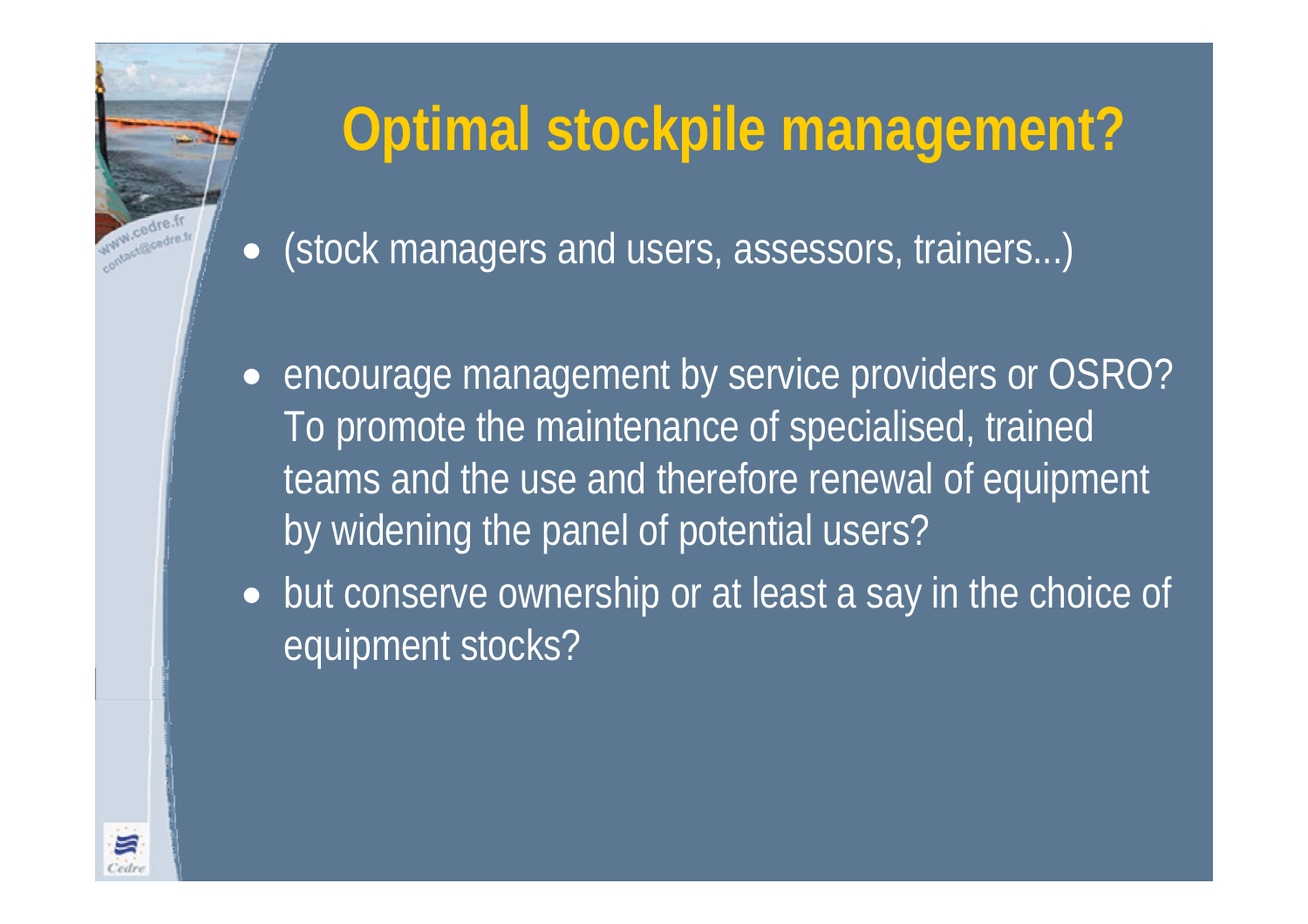### **More universal stockpiles** ?

 $\bullet$ • public / private  $\bullet$ • marine and fresh water spills  $\bullet$ • at sea and on land response • oil and chemicals... and litter



www.cedre.f WWW.Cedre.fr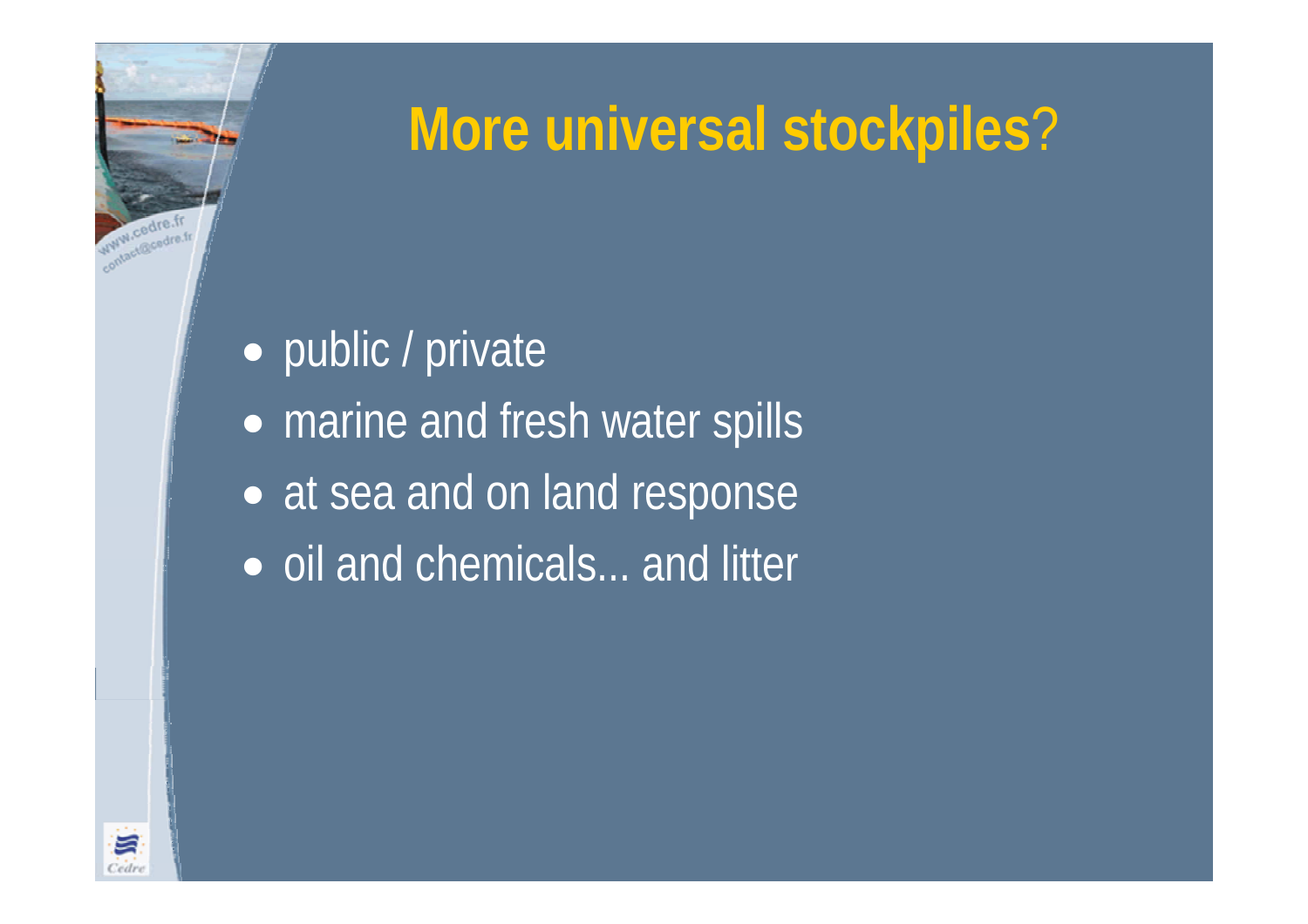### Relax or tighten stockpile **rules of usage?**

- $\bullet$  avoid overly diminishing stocks or promote the use and renewal of equipment? *(e.g. Exxon Valdez: Egmopol/pressure washers; Lebanon)*
- promote decentralisation of decision-making on the use of stockpiles?
- allow, or even promote, the use of certain means for requirements other than spill response? By users other than those for whom the stockpiles were originally intended? (*e.g. service providers / national stockpile; non-members / associative stockpile* )



www.cedre. www.cadre.ir